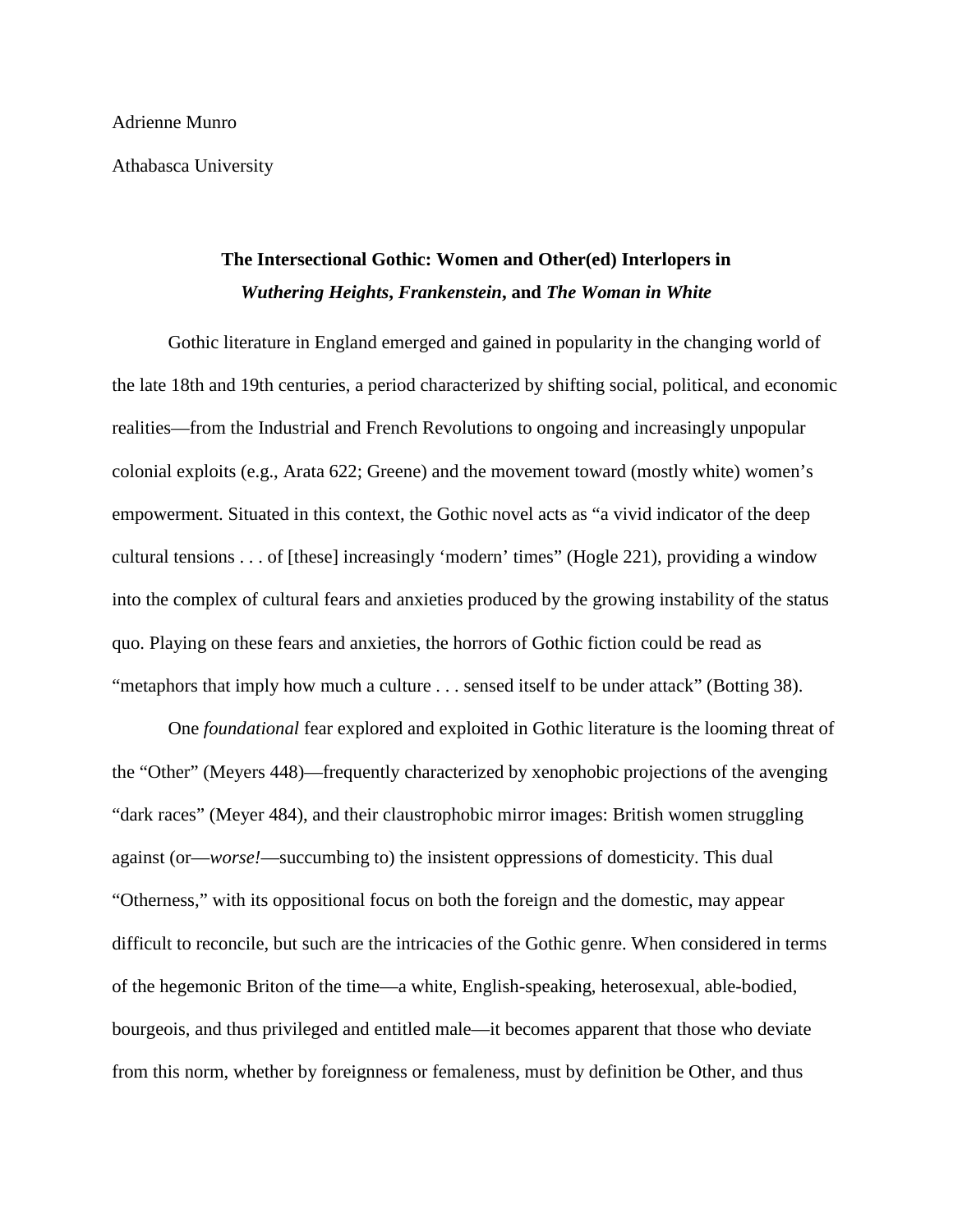both feared and reviled—as hegemony itself is maintained by perpetuating power imbalances and quashing challenges to the status quo. As Edward W. Said has said, "[t]he power to narrate, or to block other narratives from forming and emerging . . . constitutes one of the main connections between [culture and imperialism]" (xiii). Still, the treatment of the Other in Gothic literature is often contradictory: for example, Helene Meyers asserts that misogyny is "illuminated, . . . critiqued, and subverted"—but also, crucially, "*reinforced* . . . by and through Gothic literary traditions" (448, emphasis added). Gynocentric fears exposed in Gothic literature are themselves (at least) dual, comprising both longstanding societal fears of women "getting out of hand" (Keuls 328) and *escaping* the trappings of the domestic sphere, and women's own fears of being inescapably consigned to domesticity (Smith and Wallace). For, while one function of the Gothic novel may be to "warn against the dangers of individual will unmoored from social structures and traditional roles" (Eisner, par. 24), many Gothic novelists in Georgian and Victorian-era England sought to undermine the prevailing patriarchal, racist, and imperialist norms of the time—albeit with various levels of effectiveness. As Stephen D. Arata points out, stories of "[r]everse colonization . . . contain the potential for powerful critiques of imperialist ideologies, even if that potential usually remains unrealized" (623). In this paper, I examine and compare the focus on Otherness in three Gothic novels: Mary Shelley's *Frankenstein* and Emily Brontë's *Wuthering Heights—*as representative of female-authored texts of the period—and male author Wilkie Collins's *The Woman in White*. This examination explores the ways in which Gothic novelists of the time sought to subvert (and occasionally reinforced) British imperialism and patriarchal oppression through their work, and compare the cultural fears and anxieties embedded and expressed in the two novels written by women to those in the novel written by a man.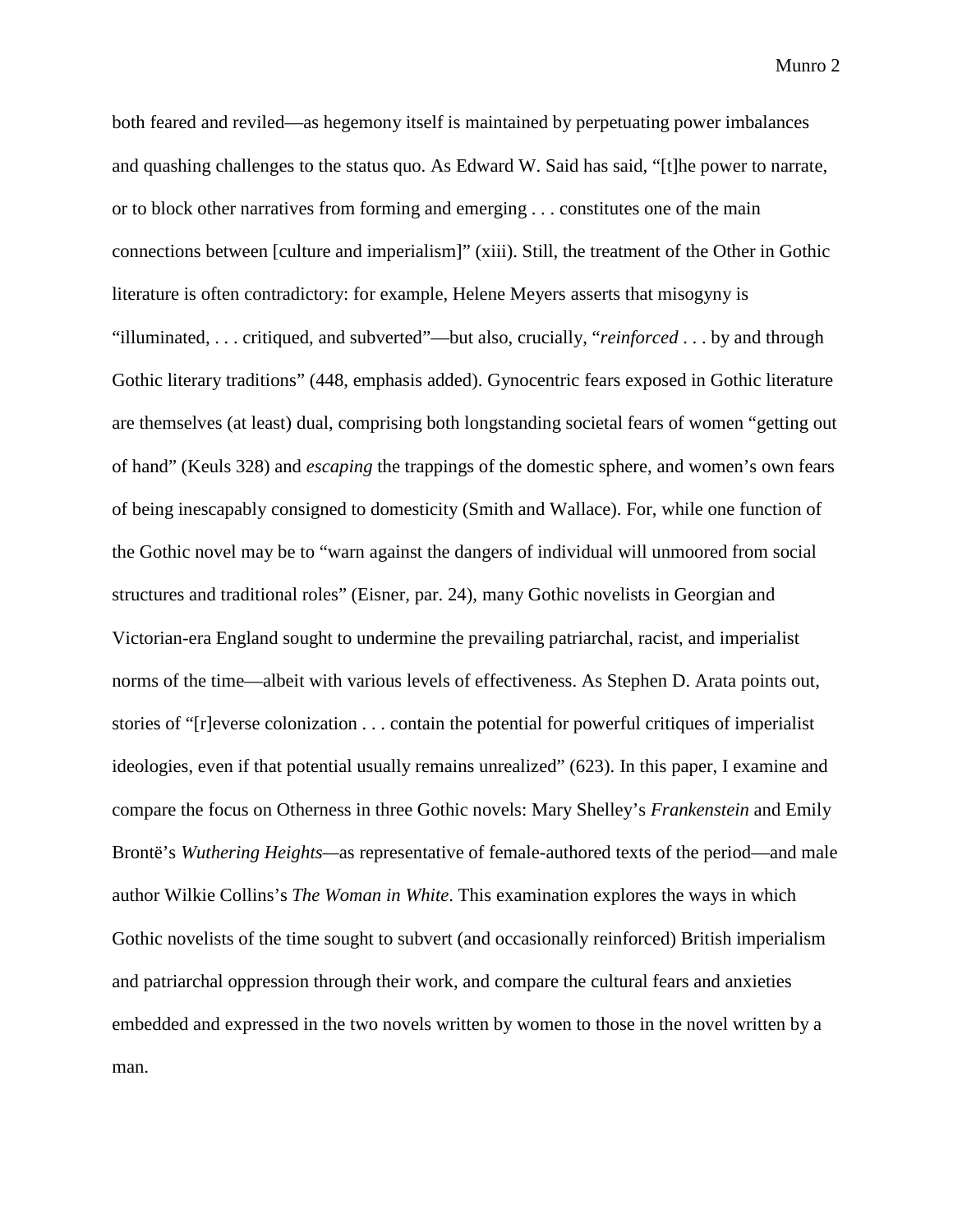### *A note on the intersection between Foreignness and Femaleness*

From the unstated yet ubiquitous patriarchal perspective of white male hegemony in Georgian and Victorian England, the continued oppression of "foreigners" (e.g., immigrants and colonized, principally non-white peoples) and females—among others—was required to maintain dominance.<sup>[1](#page-2-0)</sup> Therefore, upward mobility in either group could be seen as a threat to the established social order. Although for organizational purposes I have attempted to separate themes of foreignness and femaleness in this paper, the two are intrinsically linked. Brontë in particular conflates the status of white Englishwomen with that of foreigners in her depiction of the profound bond between Catherine and Heathcliff, as when Catherine says, "[H]e's more myself than I am. Whatever our souls are made of, his and mine are the same" (Brontë and Peterson 86). Meyer demonstrates that this "yoking" of Catherine to Heathcliff "is central to *Wuthering Heights*" (485), and is based largely on their shared experience of and resistance to the constraints imposed on them by Britain's racist, imperialist, and patriarchal social order.

Because this paper focuses on such "intersections," the practice of *intersectionality* bears mention here. Intersectionality is an important, although controversial and variously conceptualized, framework for feminist and gender analysis (e.g., Keating; Mann; Puar); one key feature of intersectionality (or intersectionality theory) is its consideration of the *compounding* nature of different forms of oppression—what Susan Archer Mann has described as "the simultaneous and intersecting or co-determinative forces of racism, sexism, classism, and heterosexism" (59). The conflation of the categories of "female" and "foreign" as discussed in this paper does not constitute an intersectional analysis in this contemporary

<span id="page-2-0"></span> $<sup>1</sup>$  I do not suggest that this has changed substantially in the intervening years.</sup>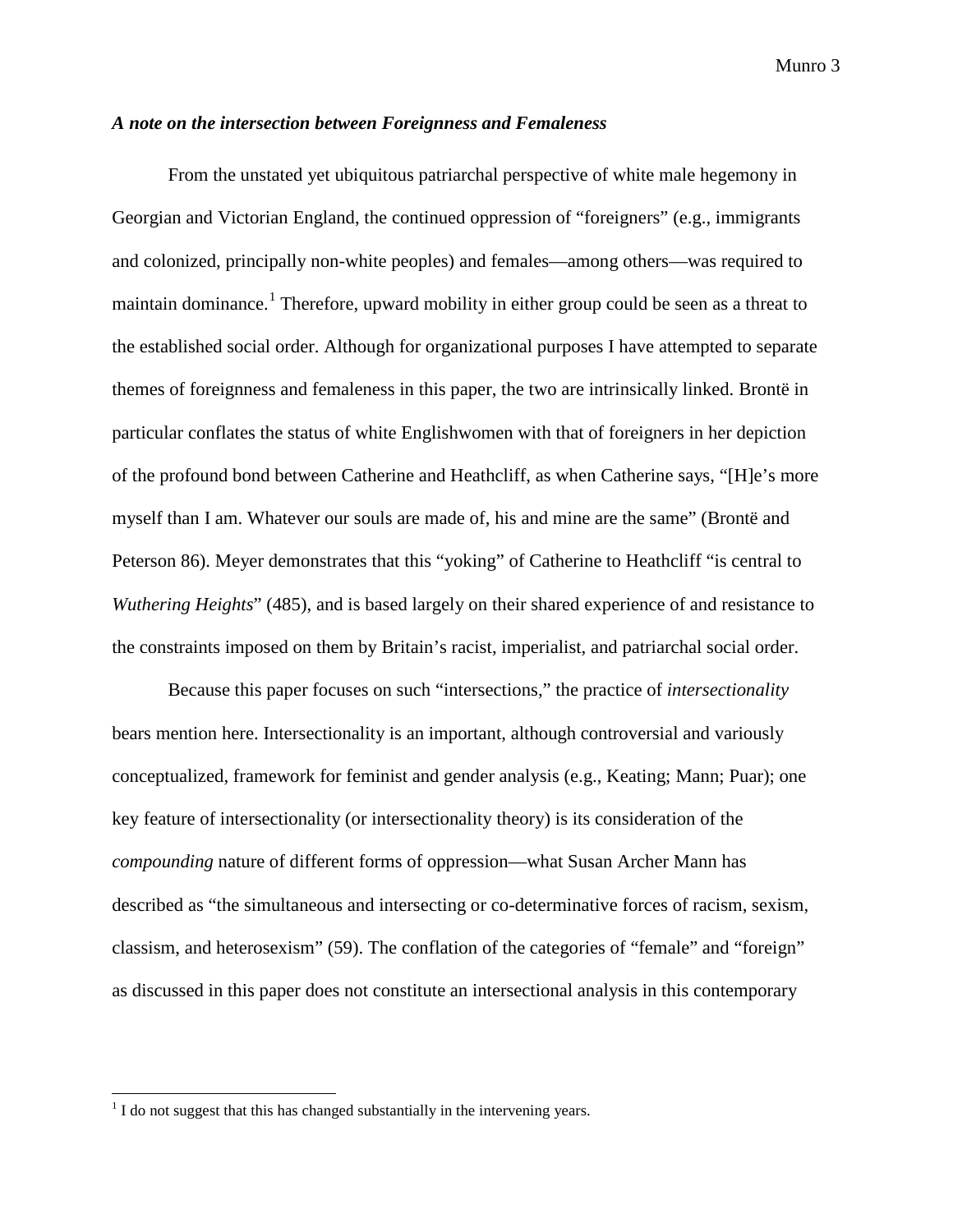sense; however, it may signal the incipient stirrings of intersectional thought among Gothic authors such as Brontë.

#### *British Imperialism and Fear of Foreigners*

Both Said (xii) and Gayatri Chakravorty Spivak remind readers that literature has played a central role in furthering the agendas of Western imperialism; Spivak emphasizes that

It should not be possible to read nineteenth-century British literature without remembering that imperialism, understood as England's social mission, was a crucial part of the cultural representation of England to the English. (243)

Said's further point that "[n]ever was it the case that the imperial encounter pitted an active Western intruder against a supine or inert non-Western native" (xii)—language remarkable for its invocation of gendered stereotypes of the "active" male versus the "passive" female—recalls the traditions of resistance that have been as much a feature of imperialist and patriarchal forms of oppression as the fallacy of white male supremacy on which these oppressions have relied. If literature has been a tool of imperialism, it has also contributed to its unmaking (and continues to do so).

Although "foreignness" is central to all of the novels considered in this paper, it is depicted differently in each. *Frankenstein* is set in Switzerland, though the tale is told in letters from Russia and the Arctic, and so it begins in foreignness. The novel's unnamed creature, while of local (Swiss) manufacture, is clearly foreign in origin, material, and design. The creature is *not of woman born*, but rather is stitched together from human and animal body parts in a laboratory. Victor describes its "unearthly ugliness . . . almost too horrible for human eyes" (Shelley and Smith 93), at once emphasizing multiple facets of the creature's Otherness: it is *unearthly* (hence foreign, alien), it is *not human* (hence inferior), and it is an *it* (hence unnatural).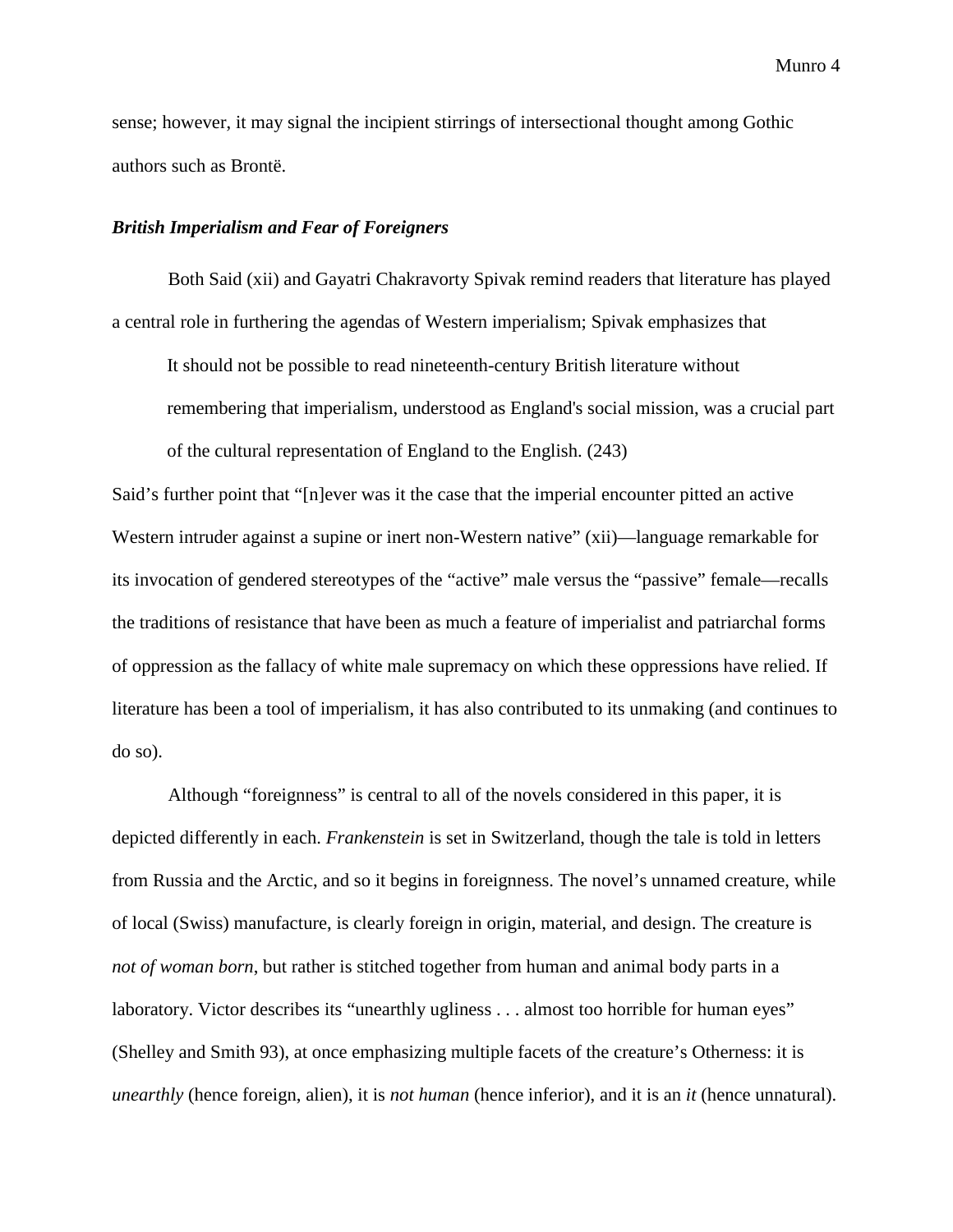In case those points were not sufficiently damning, Victor specifies that it is *horrible* and *ugly* as well. While this unnaturally occurring creature may not appear to be a typical representation of the colonized Other, Spivak discusses *Frankenstein* in terms of its engagement with imperialist discourse, and John Clement Ball argues persuasively for its treatment as an anti-imperialist text. Ball also sees *Frankenstein* as specifically anti-slavery, a reading supported by Harold L. Melchow's assertion that the creature embodies numerous stereotypes of Black Africans held at the time, such as a large and powerful body, white teeth and black lips, "repulsive features," and a penchant for vengeance and destruction (18-23). To Melchow's list I would add the creature's ambiguous level of humanity, as denying human status to those counted as "inferior"—including colonized peoples and women—was a routine strategy of British imperialism. Universally rejected and despised for its Otherness, the creature in Shelley's novel is completely marginalized, and so is ultimately driven by nothing but revenge. Yet if we accept that the creature is meant to represent an enslaved African,<sup>[2](#page-4-0)</sup> we see that Shelley has imbued it [him] with a great capacity for love and intellectual development—subversive in that this ran counter to mainstream British thinking of the day. The tale of Safie's enslaved mother, "who, born in freedom, spurned the bondage to which she was now reduced" (Shelley and Smith 112), adds credence to the suggestion of an anti-slavery critique in *Frankenstein*.

Heathcliff, a more conventional exemplar of the colonial subject, is also rejected and despised for his Otherness, and is also first introduced as an "it" (Brontë and Peterson 51-2). Even Nelly Dean says at one point that she felt him unlike "a creature of [her] own species"

<span id="page-4-0"></span><sup>&</sup>lt;sup>2</sup> This interpretation is distinct from, yet not completely unrelated to, readings of the creature as representative of Britain's emerging and exploited labouring class (e.g., McNally)—itself "a kind of domestic Other as a new social group that took shape during Shelley's period" (Mark McCutcheon, personal communication, August 16, 2017).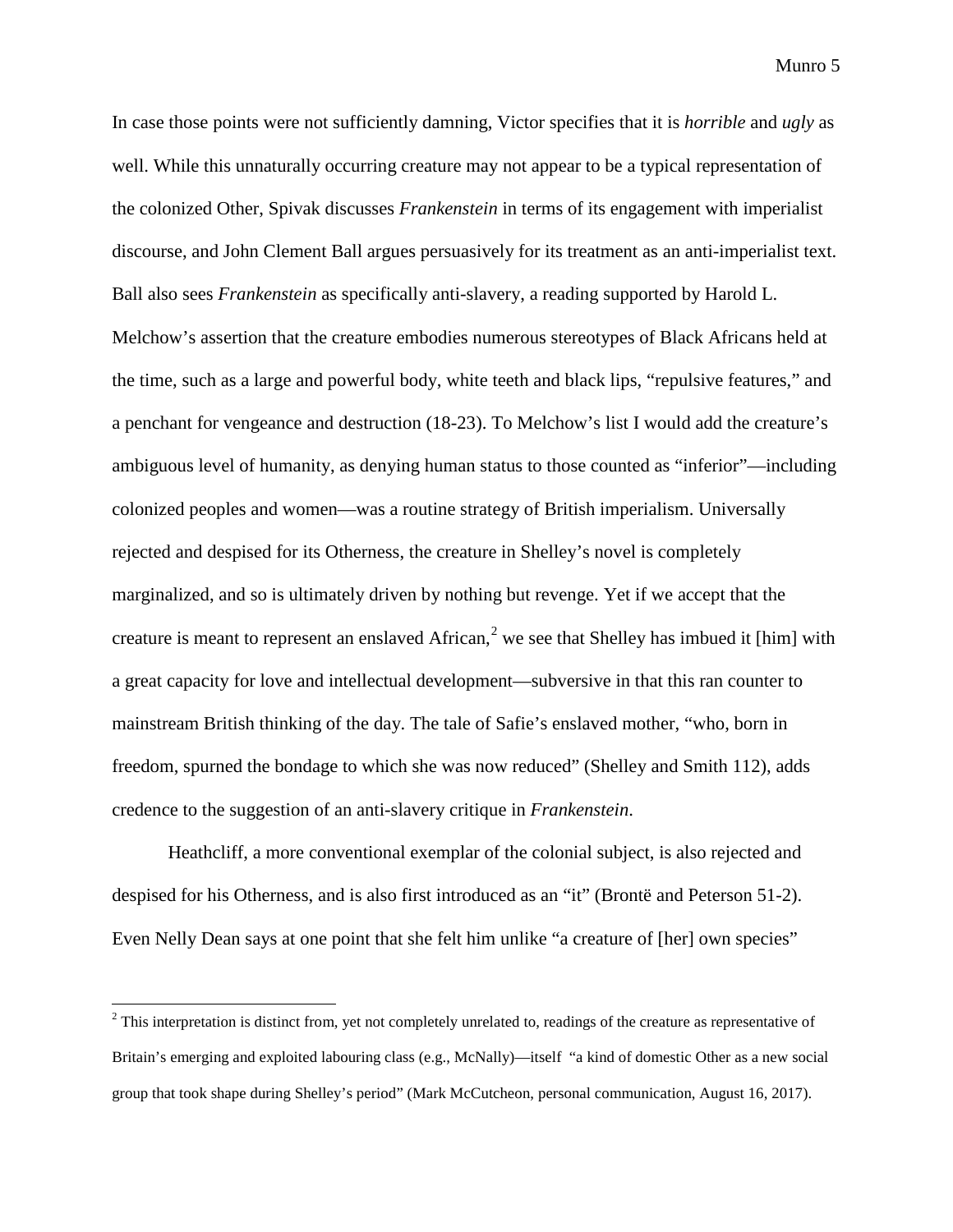(150). Representing the amorphous Other—dark-skinned and potentially of African, Indian, Chinese, and/or "Gipsy" descent, Heathcliff too is marginalized and becomes intent on wreaking vengeance on his oppressors. As Arata explains, "In the marauding, invasive Other, British culture sees its own imperial practices mirrored back in monstrous forms" (623). Brontë, more direct than Shelley in her imperialist critique, exploits common anxieties about "reverse colonization" with the following line, spoken by Nelly to Heathcliff: "Who knows, but your father was Emperor of China, and your mother an Indian queen, each of them able to buy up, with one week's income, Wuthering Heights and Thrushcross Grange together?" (Brontë and Peterson 67). As Meyer suggests, the idea that Heathcliff may be in such an exalted position—in social, political, *and* economic terms—and the possibility that he has spent time with the American army, "drawing blood from his foster country" (Brontë and Peterson 95), would also have evoked "mid-nineteenth-century political anxieties about loss of empire" (Meyer 495). These critiques of British imperialism are particularly potent, as they play not only on fears of reverse colonization, but also on colonial *guilt* (Arata 623). More specifically, these fears would have been linked to the suggestion that "dark-skinned people like Heathcliff might be able to take revenge for the subjugation they have suffered at British hands," and to Brontë's construction of Heathcliff as "the disconcerting representative of all the British colonies that, however subtly, may threaten to turn against the 'parent state'" (Meyer 495-6).

In *The Woman in White*, Collins takes a different approach, centring his depictions of the foreign Other not on the "dark races" oppressed by British imperialism, but on an "Orientalized" view of southern continental Europeans—more specifically, Italians. Although Collins has been described as a "committed Italophile" (Ohashi 3), his Italian characters, Professor Pesca and Count Fosco, nonetheless adhere to racialized stereotypes of Italians as passionate, queer, and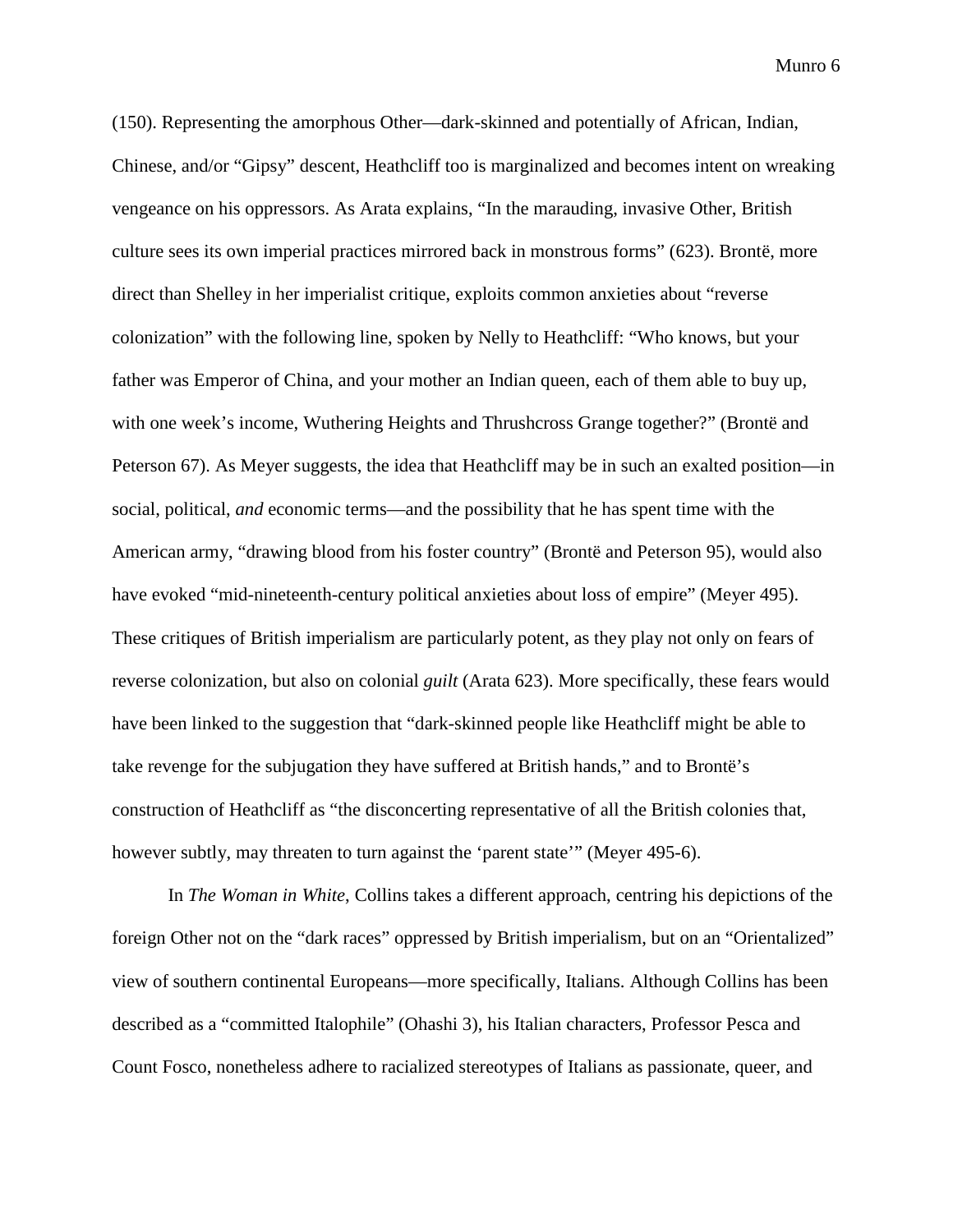degenerate (Ohashi 6-7). Fosco, in particular, also exhibits certain stereotypes associated at that time with "the Oriental," as theorized by Said—he is sly and mysterious, and apparently possessed of mesmeric powers; he is also puzzling (Collins 226), impenetrable (313), furtive (565), and cunning (584). In the earlier stages of the novel, Collins chronicles Pesca's idiosyncrasies in a humourous way, presenting him as an excitable, harmless, and "eccentric little foreigner" with a "warm Southern nature" (52-4). This latter designation helps to establish the north-south divide between the two Italian characters, which aligns perfectly with racist and imperialist beliefs about northern and southern peoples more generally: Fosco is from the "advanced north" of Italy, while Pesca hails from the "underdeveloped south" (Ohashi 7). Although they are both deeply *foreign*, Pesca is initially portrayed as something of a buffoon, while Fosco is dignified and stately in his inscrutability.

Fosco is also a more threatening presence: though he is tall and fat, he moves silently (Collins 242); this, coupled with the "extraordinary [mesmeric] power of his eyes" and the "surprising" fluidity of his English (242), suggests that he could move among the British undetected, and without giving himself away as "foreign." This frightening premise is at the heart of the "reverse colonization narrative" of *The Woman in White* (Nayder 1), and implies that the cherished pinnacle of British identity is not so difficult to achieve, to impersonate, or to *infiltrate*, as one might expect. Fosco is Homi Bhabha's colonial "mimic man"<sup>[3](#page-6-0)</sup> (128)—his "displacing gaze" a threat to England's "reforming, civilizing mission" (127)—gone too far. For, as Bhabha explains, the colonized (or foreign) subject is intended to become "*almost the same* [as the colonizer]*, but not quite*" (126). According to Nayder, "Count Fosco, an aristocratic

<span id="page-6-0"></span> $3$  The gendered nature of Bhabha's theorization is unfortunate, but its alliterative appeal must have been difficult to resist.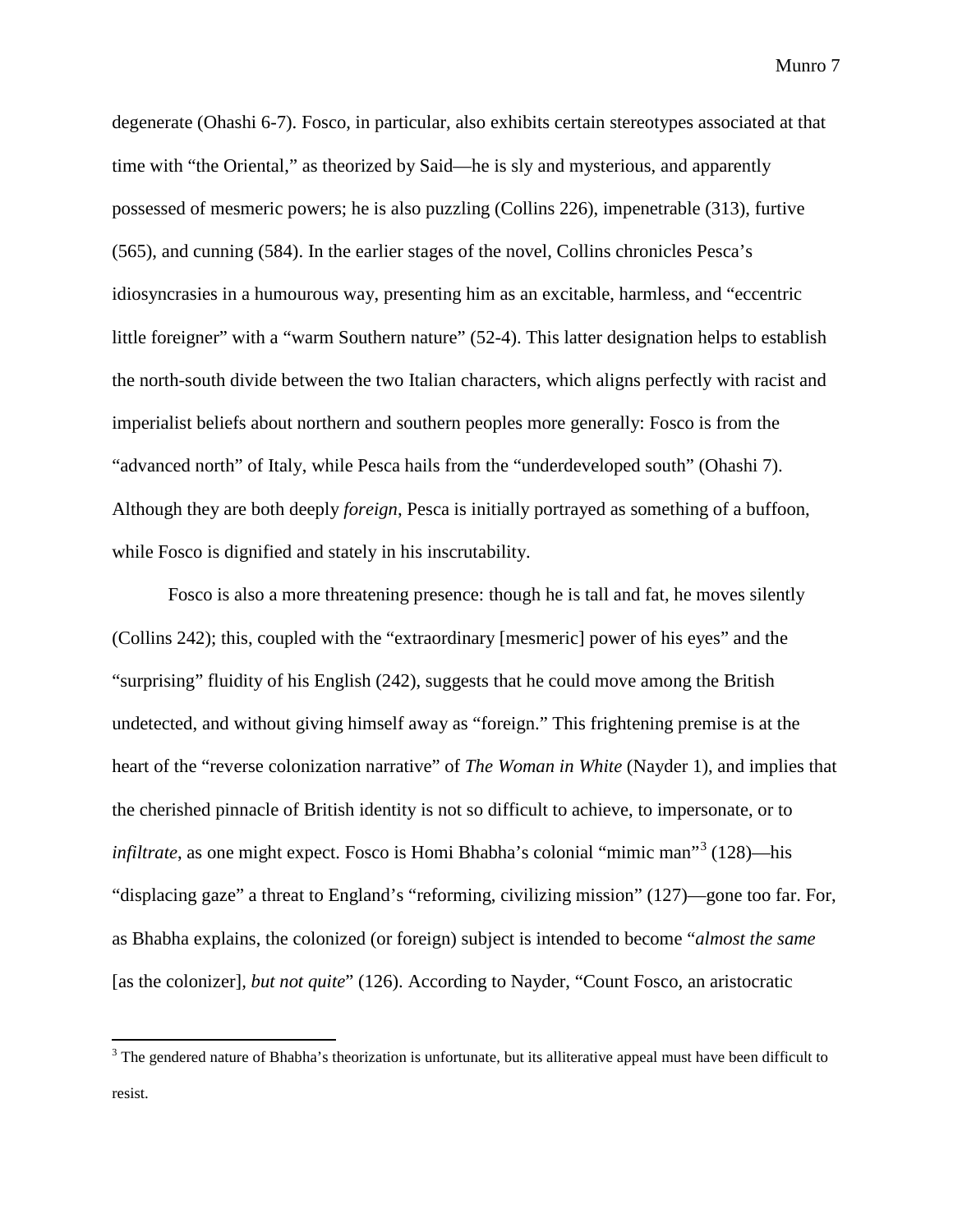invader, threatens to colonize the English. Portraying Fosco as a grotesque mirror image of his hosts, Collins subtly criticizes Britain's imperial ideology" (1). Fosco's colonizing power is evident in Marian's observation that "[h]e looks like a man who could tame anything" (Collins 240). The Count amply demonstrates this ability, transforming his wife, once a "wayward Englishwoman" (240) into "a civil, silent, unobtrusive woman" (239); exerting an unexplained attraction over Marian (240); training his pet canaries, white mice, and a "vicious and treacherous" cockatoo to behave as he wishes (242-3); and staring down a "savage" bloodhound with a speech that might have been meant for every British imperialist to hear:

You big dogs are all cowards . . . . You would kill a poor cat, you infernal coward. You would fly at a starving beggar. . . . [A]nything that is afraid of your big body and your wicked white teeth . . . . You could throttle me at this moment, you mean, miserable bully; and you daren't so much as look me in the face, because I'm not afraid of you. (244)

As for the clownish Pesca, the discovery of his ties to a dangerous underground organization called "the Brotherhood" evokes a similar British imperialist anxiety—equally salient in the current political climate—that *the foreigner in our midst could be a threat*: "Leave the refugee alone! Laugh at him, distrust him, open your eyes in wonder at that secret self which smolders in him . . ." (Collins 569). Collins's "Italian subplot" also acts as an understated censure of Austrian imperialism in Italy (Nayder 2). That Italy lags behind Britain in terms of socio-political progress is suggested by Pesca's impassioned speech about the Brotherhood and *Il Risorgimento*—the revolutionary movement toward Italian unification, liberty, and independence (Chapman): "It is not for you to say—you Englishmen, who have conquered your freedom so long ago" (Collins 569). Thus "[c]omparing Pesca and his countrymen to the English in an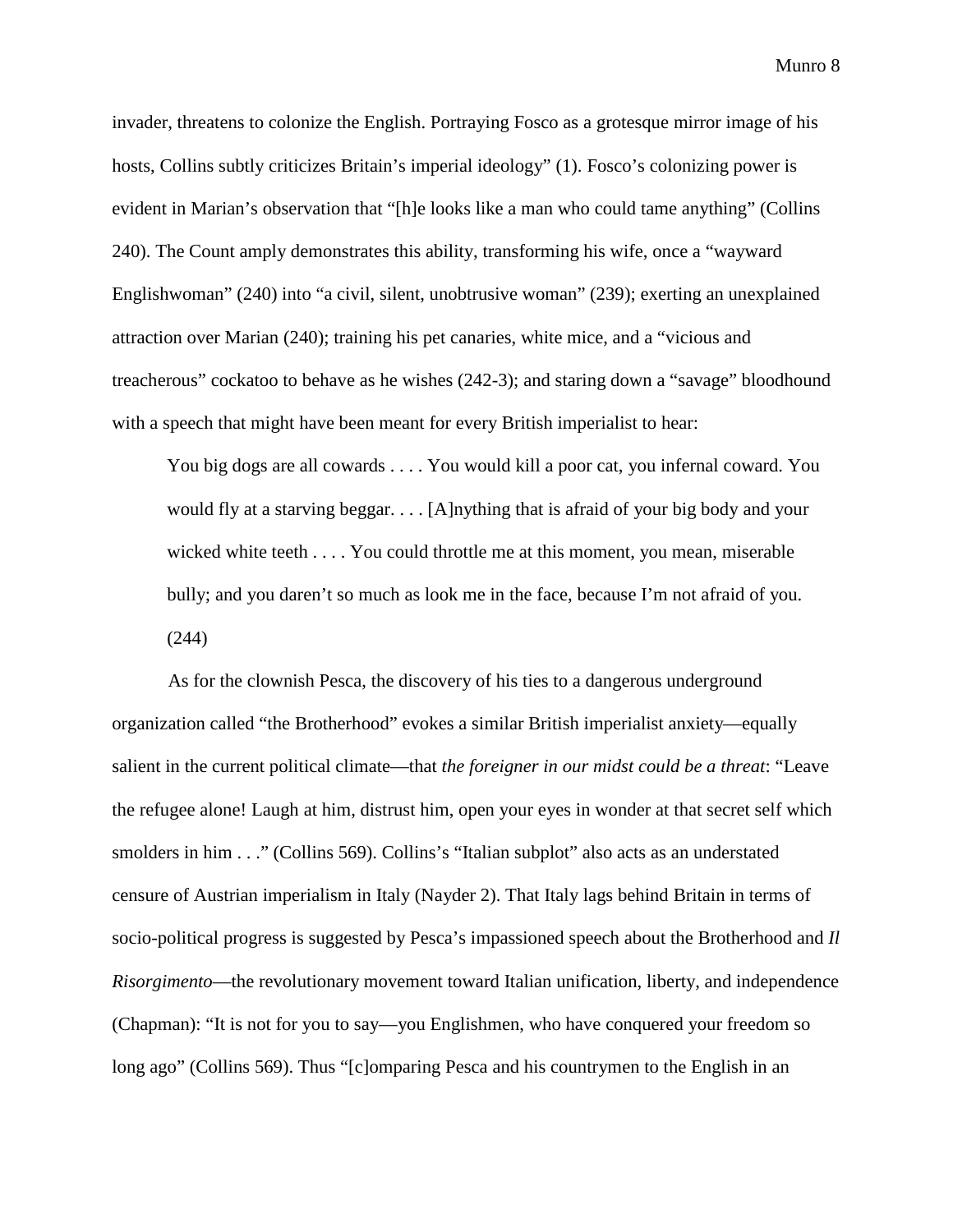earlier stage of development . . . Collins suggests that they will evolve into Englishmen" (Nayder 3). Ironically, this arrogant and deterministic suggestion of Italian inferiority to Britain is at the heart of Collins's challenge to the Austrian subjugation of Italy. Collins's imperialist critique is further weakened by his British character Walter Hartright's armed odyssey into the "wild primeval forest" of Honduras (Collins 223). By emphasizing the dangers of this journey and the primitiveness of the inhabitants of Central America, Collins draws a distinction between the Italians and the Hondurans, "underscor[ing] the illegitimacy of an empire in which the colonized are themselves embryonic colonists . . . and justif[ying] the existence of another" (Nayder 3). This mixed messaging recalls Arata's point, introduced earlier, that not all stories of reverse colonization achieve their full potential (623).

## *Patriarchal Oppression: Gendered Anxieties, Female Fears, and Fear of the Female*

In addition to markers of identity such as race, culture, and colour, Othering in Gothic literature is often based on gender. Meyers points out that "[t]he othering of women and, by extension, the feminine is often explored in Gothic texts"—and often in conflicting ways (448). For example, Gothic texts may engage with and interrogate societal fears *of* women, but may also validate such fears. The "Female Gothic," referring principally to Gothic narratives written *by* women, explores another facet of gendered anxiety expressed frequently in Gothic novels: women's own fears, including the fear of "entrapment within the domestic and within the female body" (Smith and Wallace 1).

One might expect this theme of *female entrapment* to be more roundly emphasized in the works of female authors; however, Shelley, Brontë, and Collins all demonstrate, with varying levels of subtlety, the horrors of such entrapment, which may also be seen as a response to broader cultural fears *of* women. In *Frankenstein*, young Victor rhapsodizes about his happy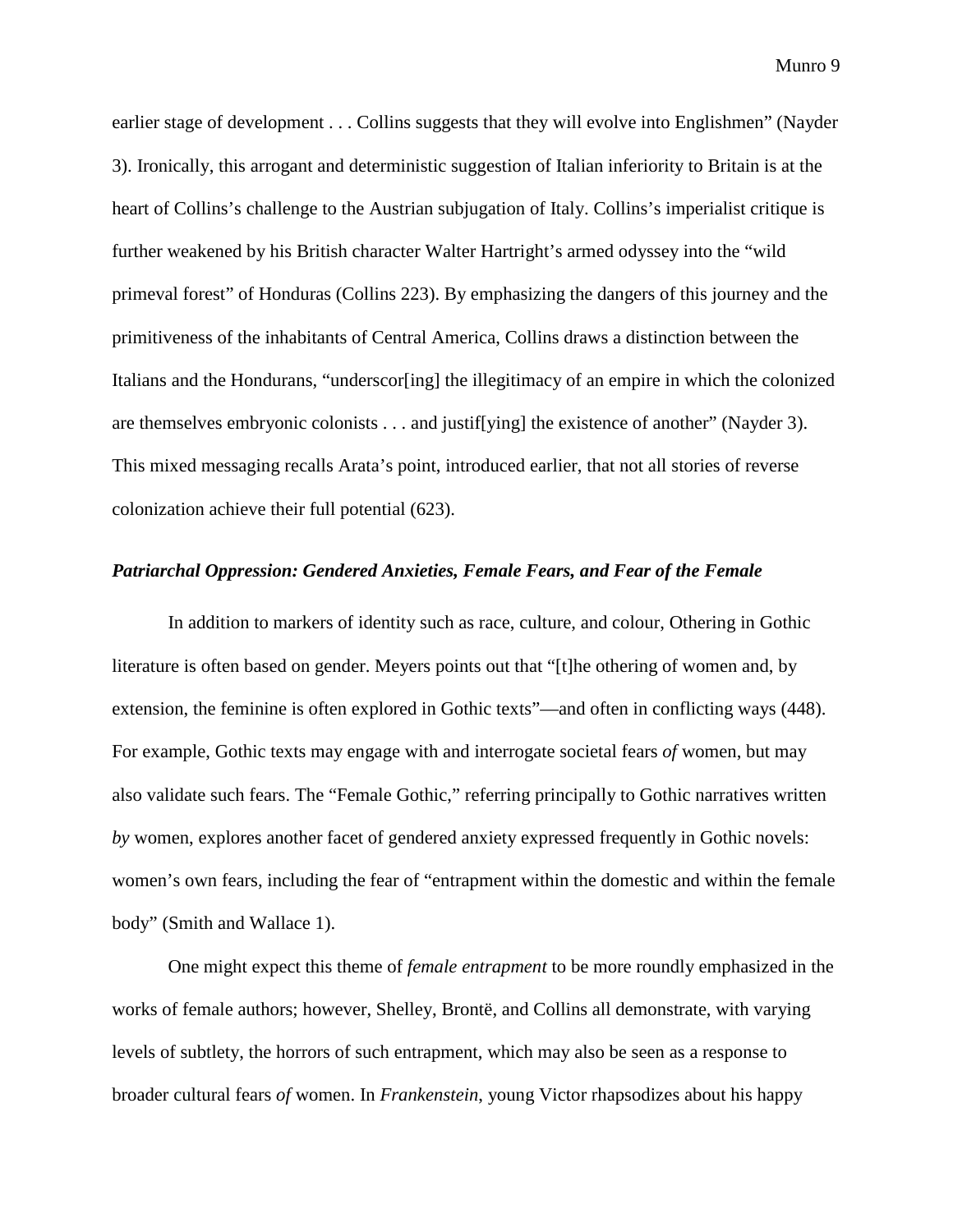home and the lovingly cloying atmosphere it provides (Smith 319-21); this must be especially so for Victor's adopted sister and future wife, Elizabeth, who is said to haunt that abode like a "shrine-dedicated lamp" (Shelley and Smith 45)—a description reeking of anything but agency. Characters frequently express the tedium of domesticity, as in Elizabeth's letter to Victor where she observes that "[l]ittle alteration, except the growth of our dear children, has taken place since you left us. The blue lake, and snow-clad mountains, they never change" (66). She goes on to claim—none too convincingly—that she finds amusement in her "trifling occupations" in their "placid home" (66).

Shelley also expresses anxieties about entrapment with respect to women's lack of agency in choosing where to live, and with whom. Women in the Frankenstein family seem all to be "foreign" at some point, procured and folded into the household like items of trade. First the young and destitute Caroline is "rescued" through marriage to Victor Frankenstein's father, a man then already in "the decline of life," according to Victor himself (Shelley and Smith 40). Caroline subsequently takes on the role of procuring further females: with her husband's permission, she "prevailed on [Elizabeth's] rustic guardians to yield their charge to her" so that Elizabeth "became the inmate" of the Frankenstein household (43). Years later, Caroline "prevailed on" another guardian—this time Justine Moritz's mother—to give her daughter over to the Frankensteins (66). In her new household, Justine "learned the duties of a servant," whether or not this was to her liking; although, as Elizabeth helpfully points out, a servant in Geneva is not "so poor nor so despised" as a servant in France or England (66). Thus these three women are all "rescued" from relative poverty or poor family circumstances, and expected to demonstrate nothing but gratitude—and some level of servitude—for the opportunity to grow up wealthy in the bosom of their saviour(s) Frankenstein. All die for the privilege. Caroline's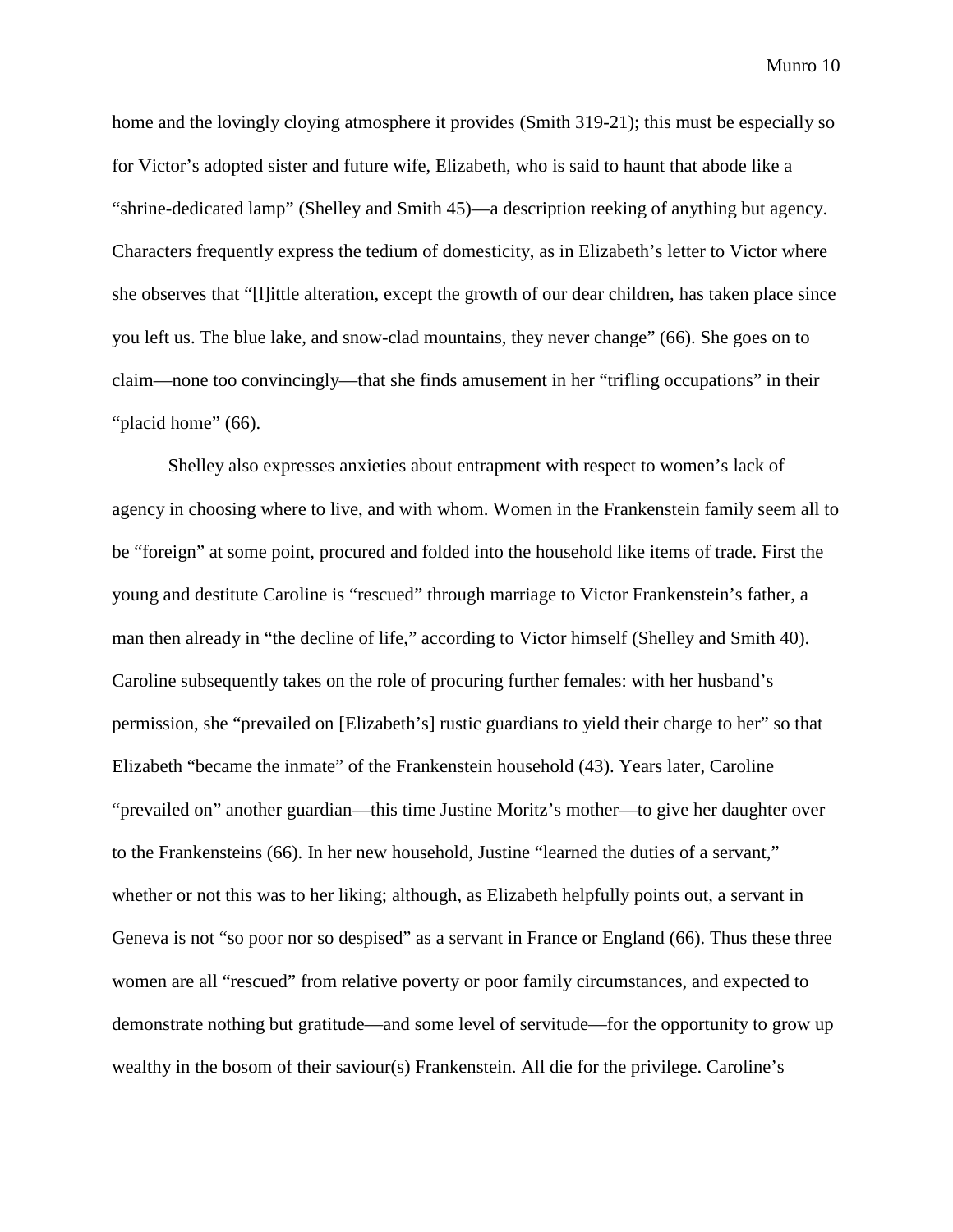recruited "daughters" both die under particularly horrible circumstances, and, either directly or indirectly, at the hands of the being created by Caroline's son.

Brontë and Collins similarly demonstrate that growing up wealthy is hardly a guarantee of health or safety for a young woman. Both invoke inheritance and marriage property laws that set women at a disadvantage. In *Wuthering Heights*, Catherine Earnshaw is a study in female entrapment, growing as she does from a "wild, hatless little savage" (Brontë and Peterson 63) into a "'savage' free child trapped within her adult ladyhood" (Meyer 485). The "cumbersome clothes" of this ladyhood, "which hamper [Catherine's] movement and her emotions" (486), symbolize her entrapment: upon her return from a two-week sojourn at Thrushcross Grange, Catherine is unable even to untie her own hat for fear of "disarrang[ing her] curls" (64). Her domestic entrapment eventually becomes fatal, exacerbated as it is by her marriage to the kindly but insipid Edward Linton, her ensuing pregnancy, and her inability ever to reconcile the two sides of her nature. Shortly before Catherine's death, she says, "[T]he thing that irks me most is this shattered prison, after all. I'm tired, tired of being enclosed here. I'm wearying to escape into that glorious world" (150)—the wild world of the moors that she and Heathcliff shared, before she aspired to live up to society's expectations and become a "lady," with tragic results.

Unhappy domesticity is the fate of most women in *Wuthering Heights*, particularly those who marry—for Catherine and Isabella, wildly so. Hindley's wife Frances may not be unhappy in her domestic life, but she does not live long to enjoy it. Nelly is perhaps neither happy nor unhappy, but simply abides. Catherine the younger, forced into a miserable marriage and widowhood, is the only one who achieves a degree of empowerment and a "happy ending," whether or not it is intended satirically, as Meyer suggests (500-2). The younger Catherine takes the lead in initiating her relationship with Hareton and teaches him to read; while some suggest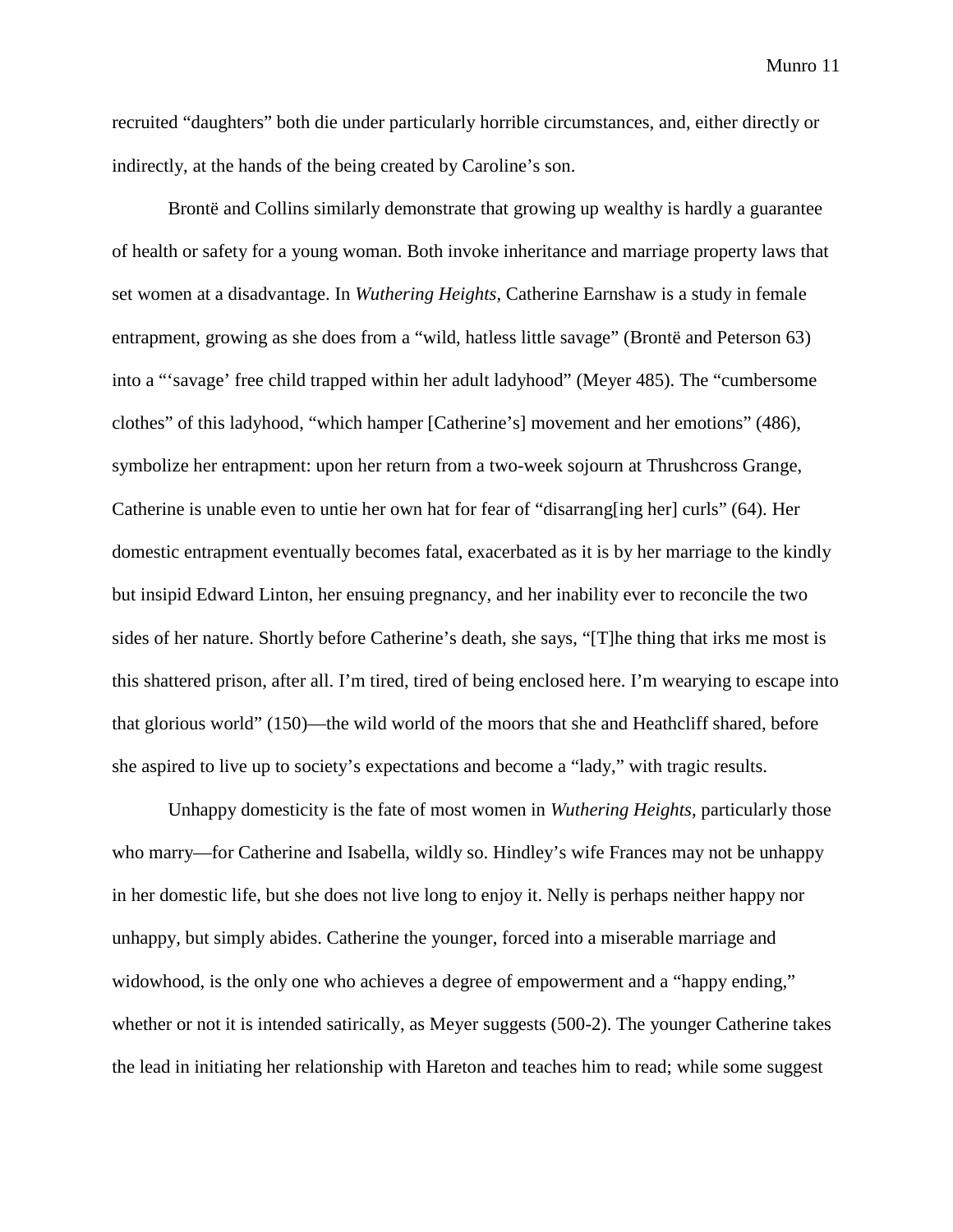this represents the "emasculation" of Hareton (Gose 1), perhaps it represents instead a degree of egalitarianism, previously lacking. Perhaps claims of emasculation reflect (even contemporary) male fears (and possibly broader societal fears) that emasculation is the natural result of any movement toward women's empowerment.

Interestingly, the male-authored novel *The Woman in White* is at least as deeply concerned with issues of gender and female entrapment as are Shelley's and Brontë's novels. Collins explores gender norms and the transgression thereof through both male and female characters, and explores issues of entrapment through most of his female characters. What clearer emblem could there be than *the woman in white* herself, Anne Catherick, unjustly imprisoned in a lunatic asylum? Laura Fairlie and Marian Halcombe are ensconced in a life of domesticity when we first meet them, with little occupation other than drawing lessons. Madame Fosco has little more, having been so "tamed" by her husband that she "sits for hours together without saying a word, frozen up in the strangest manner in herself" (239). Laura Fairlie endures the further indignities of entrapment within a loveless, abusive marriage, followed by entrapment within the asylum—and the identity—previously inhabited by Anne Catherick. Anne Catherick, after her death, is temporarily entrapped in a tomb bearing another woman's name, and her mother is entrapped, friendless, within the small town in which she lost her reputation, her husband, and her daughter, though she seems most concerned with the first of these. Mrs. Vesey is entrapped in a sad no-woman's land, in a stereotype of the older woman who has become irrelevant to those around her. Marian, perhaps the most interesting gender study in the novel, may be seen as the woman the least at risk of entrapment—possibly owing to her many "male" characteristics; however, if her goal was to marry a man (a common enough goal for a woman at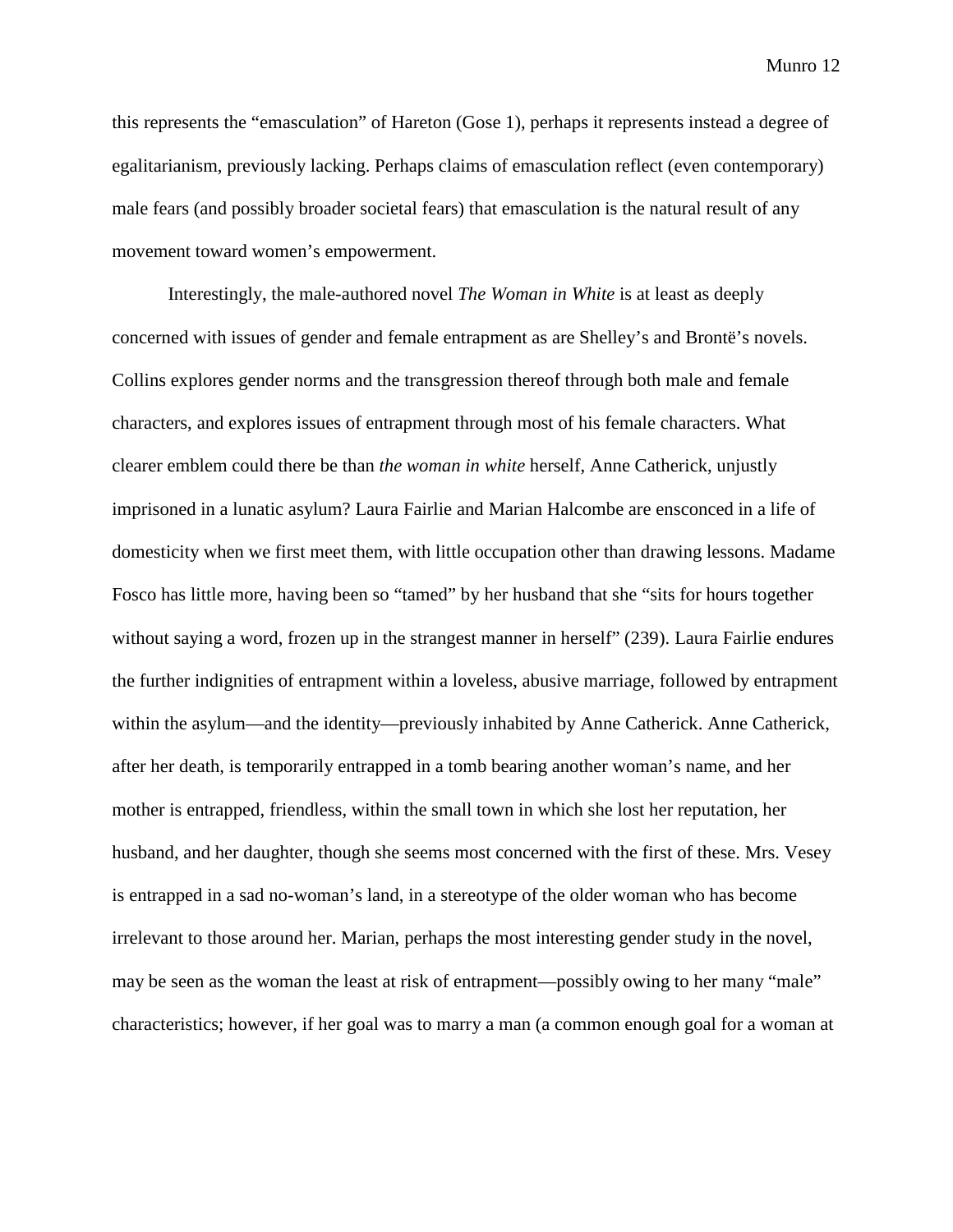the time), one might suppose that she felt trapped within her "own dear, dark, clever, gipsy-face" (Collins 236), which Hartright himself describes as "ugly" (74).

Although Marian is a British citizen, she is Othered by her "ugly" physical appearance, the swarthiness of her complexion, which suggests foreignness, and her preponderance of traditionally male traits, such as her *almost* moustache, her "masculine mouth and jaw" (74), and her assertive, straightforward, and competent manner. Throughout the novel, Marian ascribes a variety of unflattering and undermining qualities to women, none of which she exhibits herself such as being "flighty" and "inattentive" (77); further, she claims not to "think much of [her] own sex" (75). She is the site of considerable female agency—she acts (if not always successfully) to protect her sister from the early attentions of Walter Hartright, the self-indulgent indifference of the disturbingly (to Walter) effeminate Frederick Fairlie, the cruelty of Sir Percival Glyde, and the manipulations of Count Fosco; Marian also effects almost singlehandedly Laura's rescue from the asylum. In addition, Marian gains the respect and admiration of both Hartright and Fosco, and her recorded narrative comprises much of the evidence used to re-establish her sister's identity. However, Marian is limited to domestic spheres throughout the novel, and is content to follow her sister from household to household; it is Walter Hartright whose indefatiguable and odyssean efforts finally save Laura and return her stolen identity to her. Thus, although gender is queried in the text, traditional gender roles, including the active, manly, heroic male, are maintained.

## *Almost the same, but not quite*

As explored in this paper, the Gothic novels *Frankenstein*, *Wuthering Heights*, and *The Woman in White* all interrogate constructions of the Other, critiquing British imperialism through narratives of reverse colonization, and exploring cultural anxieties around gender and other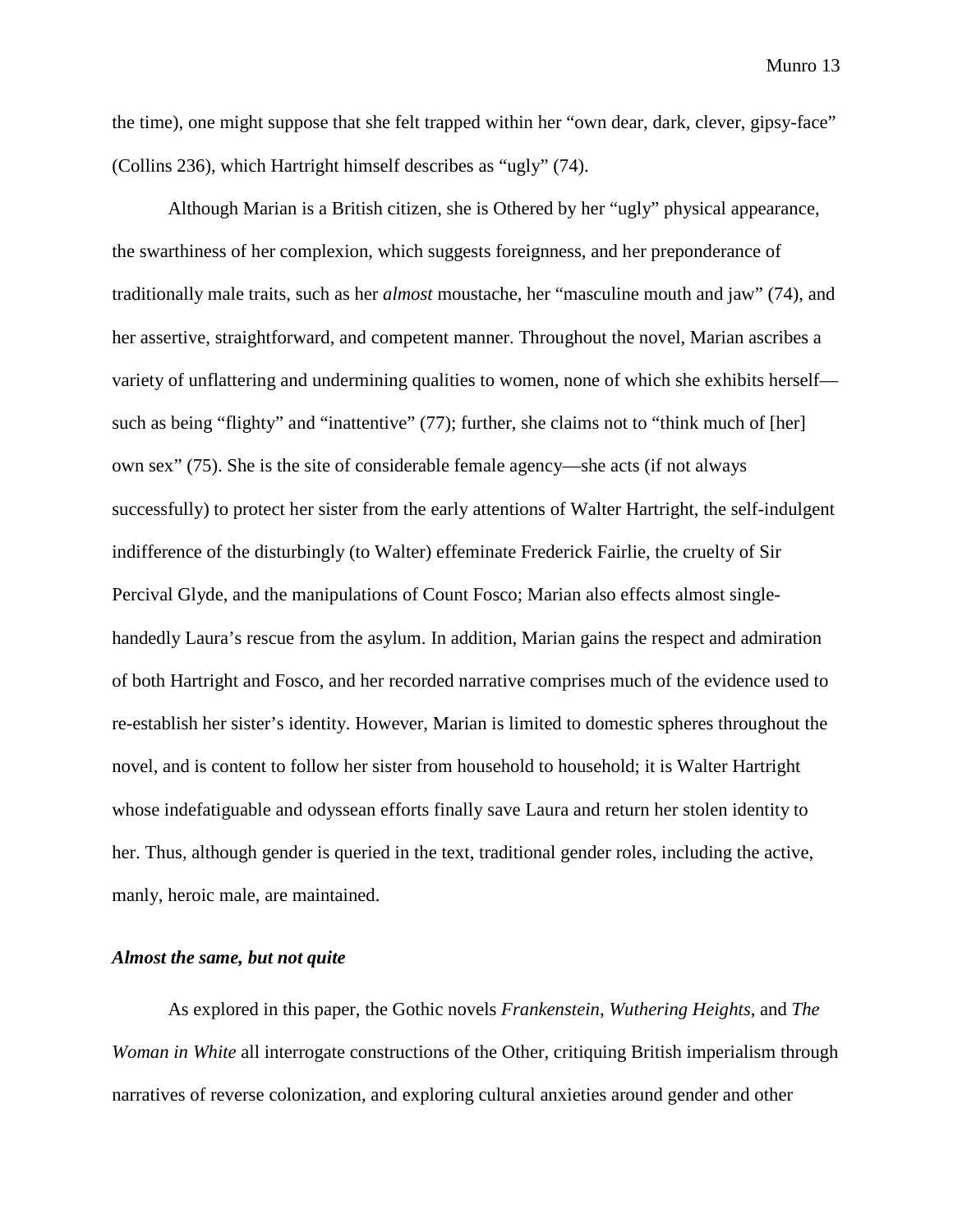markers of identity. Interestingly, the novels by women exploit fears of the colonized Other wreaking vengeance on the colonizer largely through violence, while Collins's tale of reverse colonization involves a less obvious and more insidious form of colonization through infiltration, assimilation, and possibly mesmerism. Collins also exhibits a different level of critique, justifying imperial exploits in Central America on the basis of the inhabitants' "primitiveness" (on which the stirrings of imperialism are frequently based, whether targeting the foreign Other or the domestic, typically female, incarnation).

With respect to gendered anxieties and the subversion of patriarchy, all three texts also engage in the exploration of the cultural fear of women, women's resulting entrapment in the domestic sphere, and the dangers the domestic sphere (including marriage) could pose for women. While Shelley's key female characters die, and die horribly, without transgressing their prescribed gender roles, both Brontë and Collins offer some form of "happy ending." At the close of *Wuthering Heights*, Brontë challenges notions of female domesticity by allowing young Catherine to assume a degree of agency. In *The Woman in White*, however, despite its engagement with unconventional gender identities, it is the heroic male character of Walter Hartright who re-enacts and reinscribes traditional gender roles by rescuing his vulnerable wife and her sister.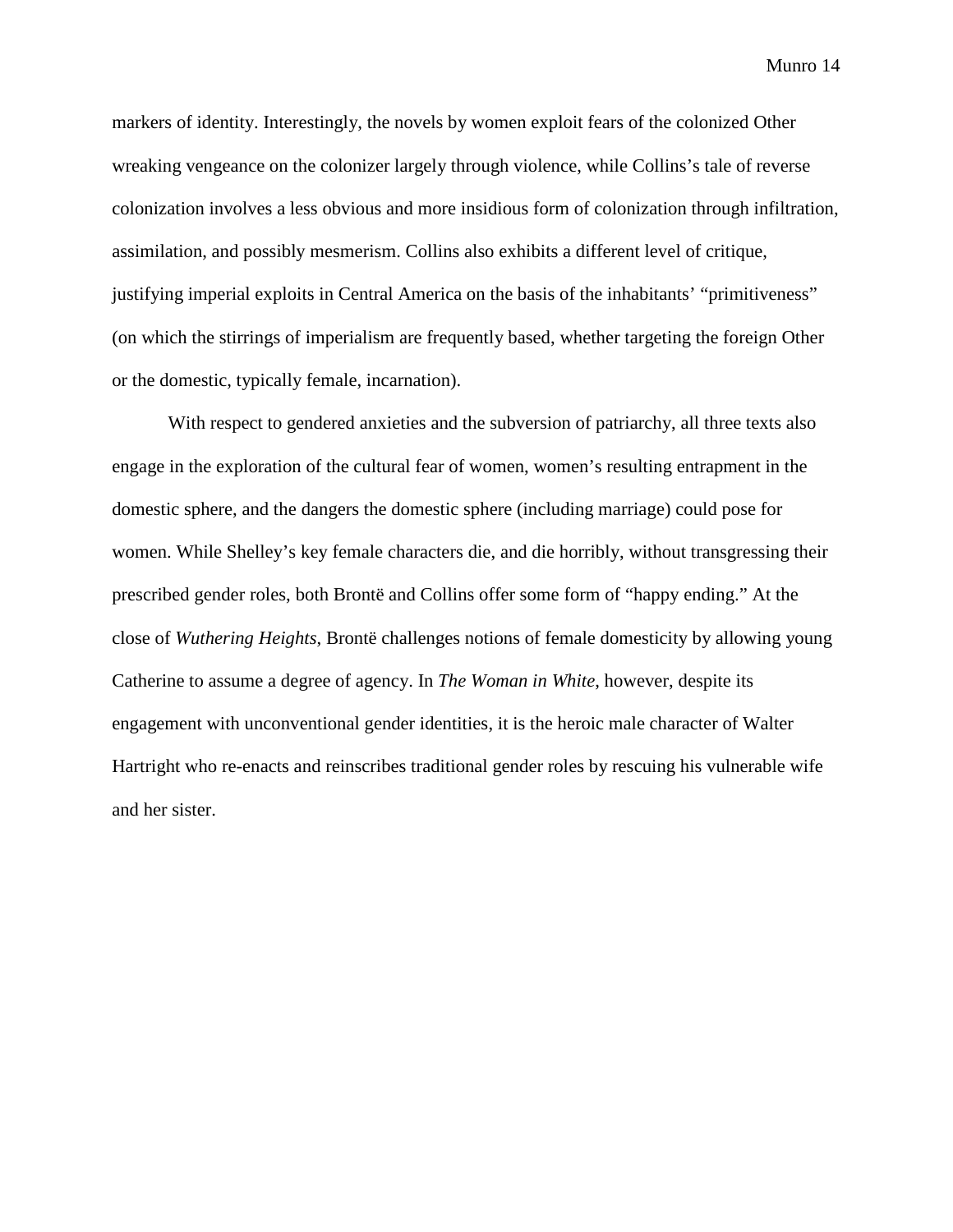#### **Works Cited**

- Arata, Stephen D. "The Occidental Tourist: *Dracula* and the Anxiety of Reverse Colonization." *Victorian Studies*, Summer 1990, pp. 621-45.
- Ball, John Clement. "Imperial Monstrosities: 'Frankenstein,' the West Indies, and V. S. Naipaul." *ARIEL: A Review of International English Literature*, vol. 32, no. 3, July 2001, pp. 31-58.
- Bhabha, Homi. "Of Mimicry and Man: The Ambivalence of Colonial Discourse." *October*, vol. 28, Spring 1984, pp. 125-33.
- Botting, Fred. *Gothic*. Routledge, 1996. The New Critical Idiom series.
- Brontë, Emily, and Linda H. Peterson. *Wuthering Heights* [1847]*: Complete, Authoritative Text with Biographical, Historical, and Cultural Contexts, Critical History, and Essays from Contemporary Critical Perspectives*. Edited by Linda H. Peterson, 2nd ed., Bedford/St. Martin's, 2003. Case Studies in Contemporary Criticism.
- Chapman, Alison. "On *Il Risorgimento.*" *BRANCH: Britain, Representation and Nineteenth-Century History*, edited by Dino Franco Felluga. Extension of *Romanticism and Victorianism on the Net*. www.branchcollective.org/?ps\_articles=alison-chapman-on-ilrisorgimento. Accessed 29 July 2017.
- Collins, Wilkie. *The Woman in White* [1859-60]. Edited by Maria K. Bachman and Don Richard Cox, Broadview, 2006.
- Eisner, Eric. "Jane Austen and the Gothic." *Teaching Jane Austen*, special issue of *Romantic Circles*: U Maryland, April 2015,
	- www.rc.umd.edu/pedagogies/commons/austen/pedagogies.commons.2015.eisner.html. Accessed 18 April 2017.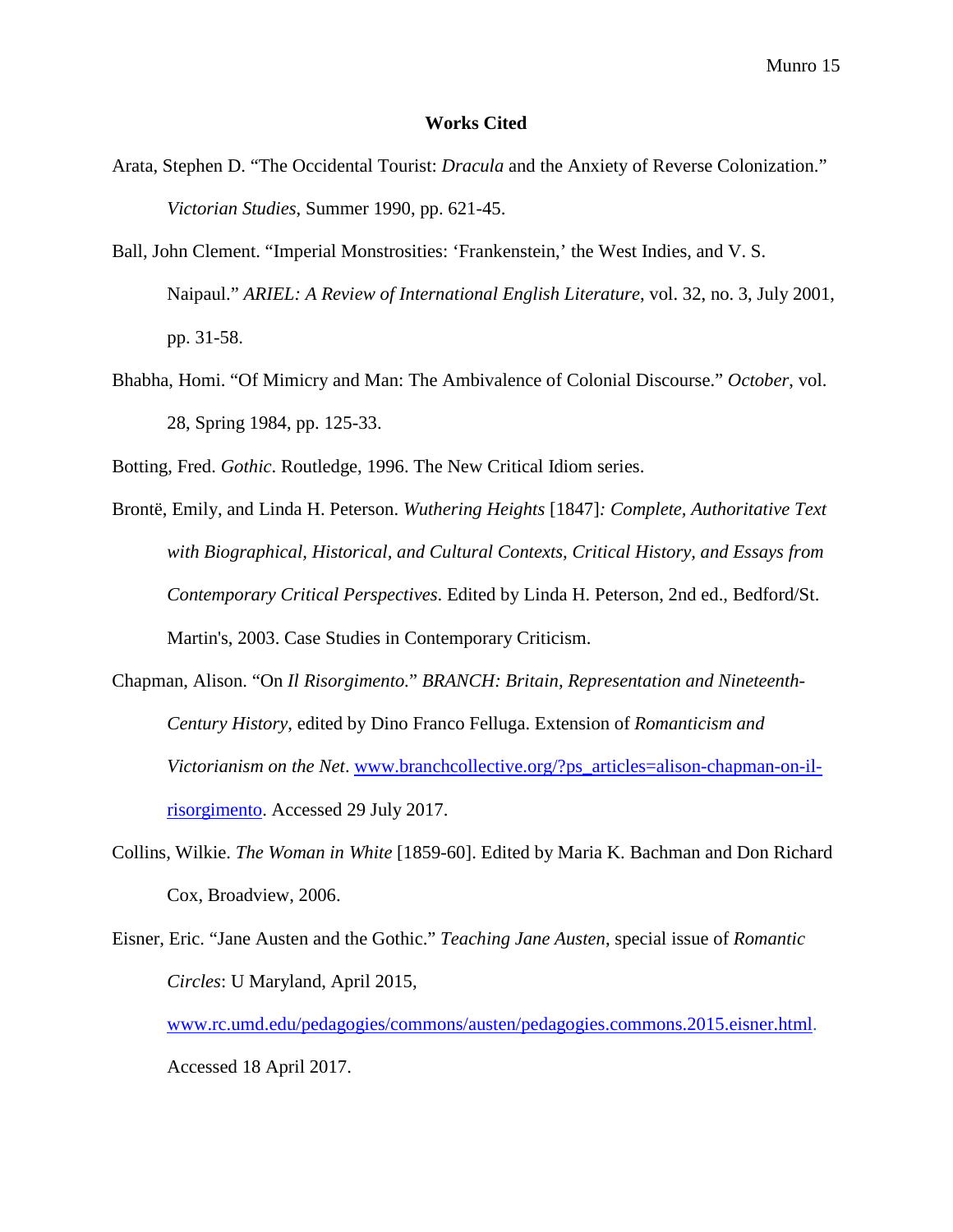- Gose, Elliott B., Jr. "Wuthering Heights: The Heath and the Hearth." *Nineteenth-Century Fiction*, vol. 21, no. 1, June 1966, pp. 1-19.
- Greene, Jack P. *Evaluating Empire and Confronting Colonialism in Eighteenth-Century Britain.* Cambridge UP, 2013.
- Hogle, Jerrold E. "'Gothic' Romance: Its Origin and Cultural Functions." *A Companion to Romance: From Classical to Contemporary*, edited by Corinne Saunders, Blackwell, 2004, pp. 216-32.
- Keating, AnaLouise. *Transformation Now! Toward a Post-Oppositional Politics of Change*. U of Illinois P, 2013.
- Keuls, Eva C. *The Reign of the Phallus: Sexual Politics in Ancient Athens*. U of California P, 1985.
- Mann, Susan Archer. Third Wave Feminism's Unhappy Marriage of Poststructuralism and Intersectionality Theory. *Journal of Feminist Scholarship*, vol. 4, Spring 2013, pp. 54-73.
- McCutcheon, Mark. Gothic Transformations LTST 612. Athabasca University, Athabasca, AB, 16 August 2017. Message to the author.
- McNally, David. *Monsters of the Market: Zombies, Vampires, and Global Capitalism*. Brill, 2011. Historical Materialism Book Series, vol. 30.

Melchow, Harold L. *Gothic Images of Race in Nineteenth-Century Britain*. Stanford UP, 1996.

Meyer, Susan. "'Your Father Was Emperor of China, and Your Mother an Indian Queen':

Reverse Imperialism in *Wuthering Heights*" [excerpt]. Brontë and Peterson, pp. 480-502.

Meyers, Helene. "Misogyny." *The Encyclopedia of the Gothic*, edited by William Hughes, David Punter, and Andrew Smith, Wiley-Blackwell, 2013, pp. 448-50.